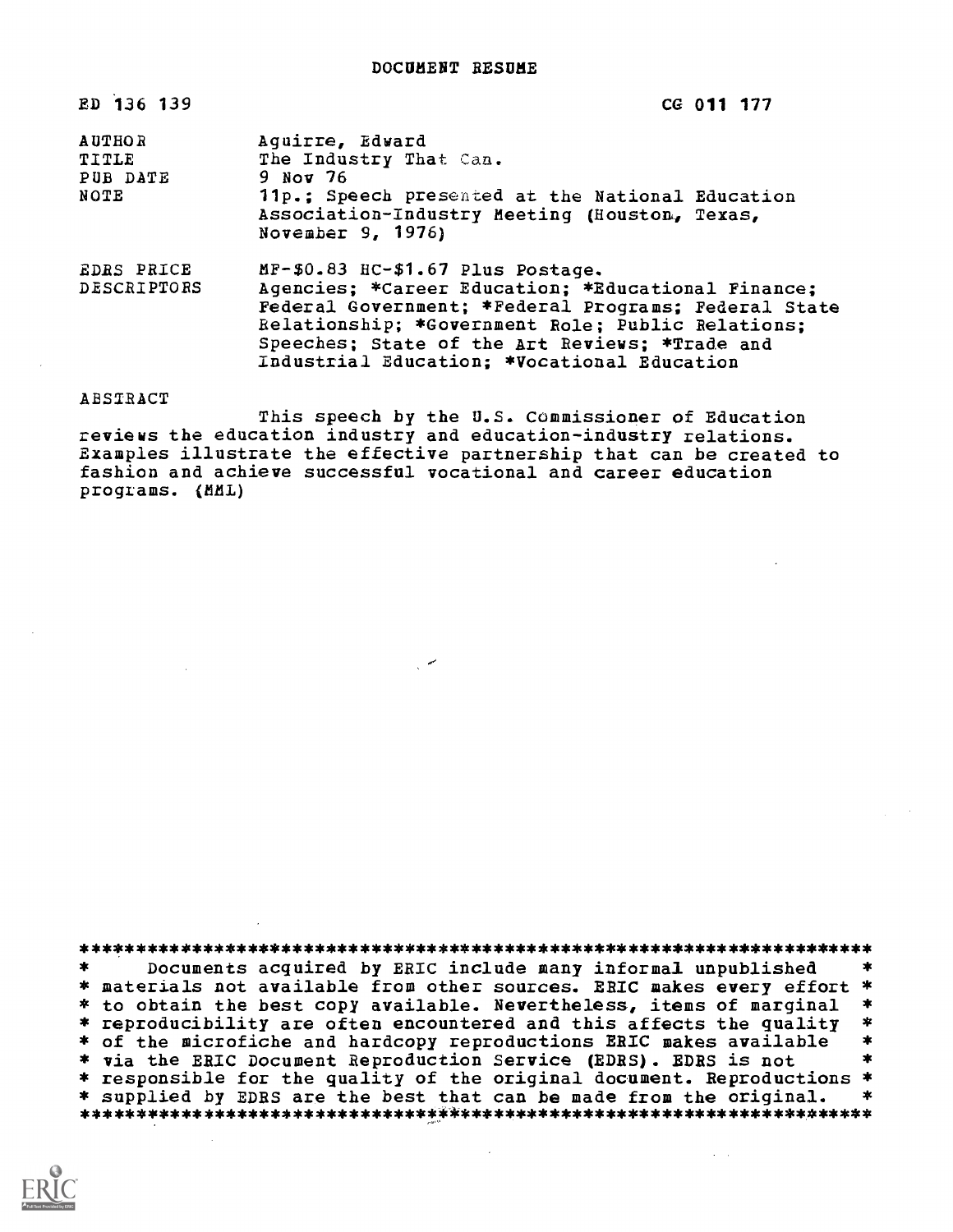## THE INDUSTRY THAT CAN \*

U S. DEPARTMENT OF HEALTH, EDUCATION &WELFARE NATIONAL INSTITUTE OF EDUCATION

Edward Aguirre U.S. Commissioner of Education THIS DOCUMENT HAS BEEN REPRO-<br>DUCED EXACTLY AS RECEIVED FROM<br>THE PERSON OR ORGANIZATION DRIGIN-<br>ATING IT POINTS OF VIEW OR OPINIONS STATED DO NOT NECESSARILY REPRE-SENT OFFICIAL NATIONAL INSTITUTE OF EDUCAT'ON POSITION OR POLICY

I understand that most of the corporations represented here this noon are among Fortune magazine's "Top 500 Industrials" and that together your companies account for about half of the Nation's gross national product.

Certainly, the industries you represent -- chemicals, pharmaceuticals, communications, electricity, paper, automobiles, insurance, and many more -- are the lifeline of America's economic strength, a major source of our high standard of living, and the resource that undergirds our position of leadership in the world.

You are a high-powered group indeed, and I would find you a bit overwhelming were it not for one thing. With the possible exception of health services, I represent the largest American industry of all -education.

Education is now a \$130-billion-dollar-a-year enterprise in the United StateS. It involves three in every 10 Americans as students or faculty and staff members -- some 63 million people.

Education is far and away our most decentralized industry. Elementary and secondary education has 16,000 boards of directors -- the local school boards that make most of the decisions about what is taught and how to pay for it. There are an equal number of chief executive officers -o di controllo di controllo di controllo di controllo di controllo di controllo di controllo di controllo di c<br>Controllo di controllo di controllo di controllo di controllo di controllo di controllo di controllo di contro the school superintendents who carry out board decisions.

> Prepared for the National Education Association-Industry Meeting; Houston, Texas, November 9, 1976, 12:30 p.m. CST (1:30 p.m. EST).

> > 2



CG011177

ED136139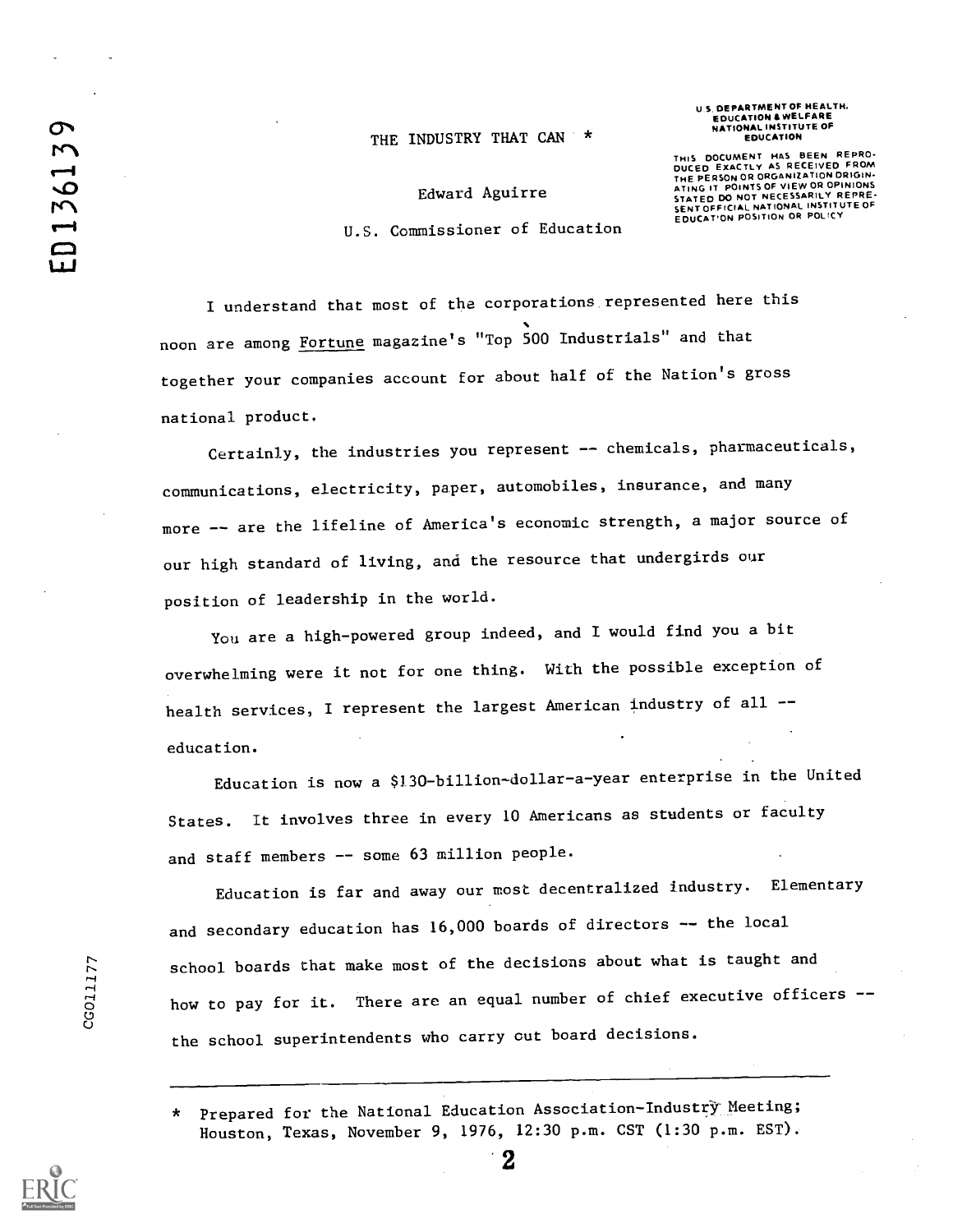Fifty-six State and outlying area departments of education have oversight responsibility for some standardization in local education programs within their jurisdiction. Postsecondary education -- our  $\text{colleges},$  universities, and technical schools -- add another  $2,300$ management operations to the nationwide list.

All these management systems must dq their best to comply with congressional mandates to provide fair and equal access to education for minorities, women, the handicapped, the ncm-English-speaking, and everyone else.

Education may or may not be the largest American industry, but it certainly is the Nation's most important. The quality of the products being offered our young people today by this giant enterprise is going to determine the quality of our corporate, political, and social leadership a generation from now.

Education's product line is enough to drive the best industrial design and management team up the wall. Schools and colleges are expected to offer just about every kind of training and experience that young people will need to make their way in a society that offers 23,000 occupational choices and -- so it seems at least -- about as many lifestyles and points of view..

Education has long been charged with teaching students the fundamental tools of learning -- the three Rs -- and the fundamental knowledge and problem solving skills that will broaden their intellectual horizon and equip them to take a responsible and rewarding place in society. Increasingly

3



 $-2 -$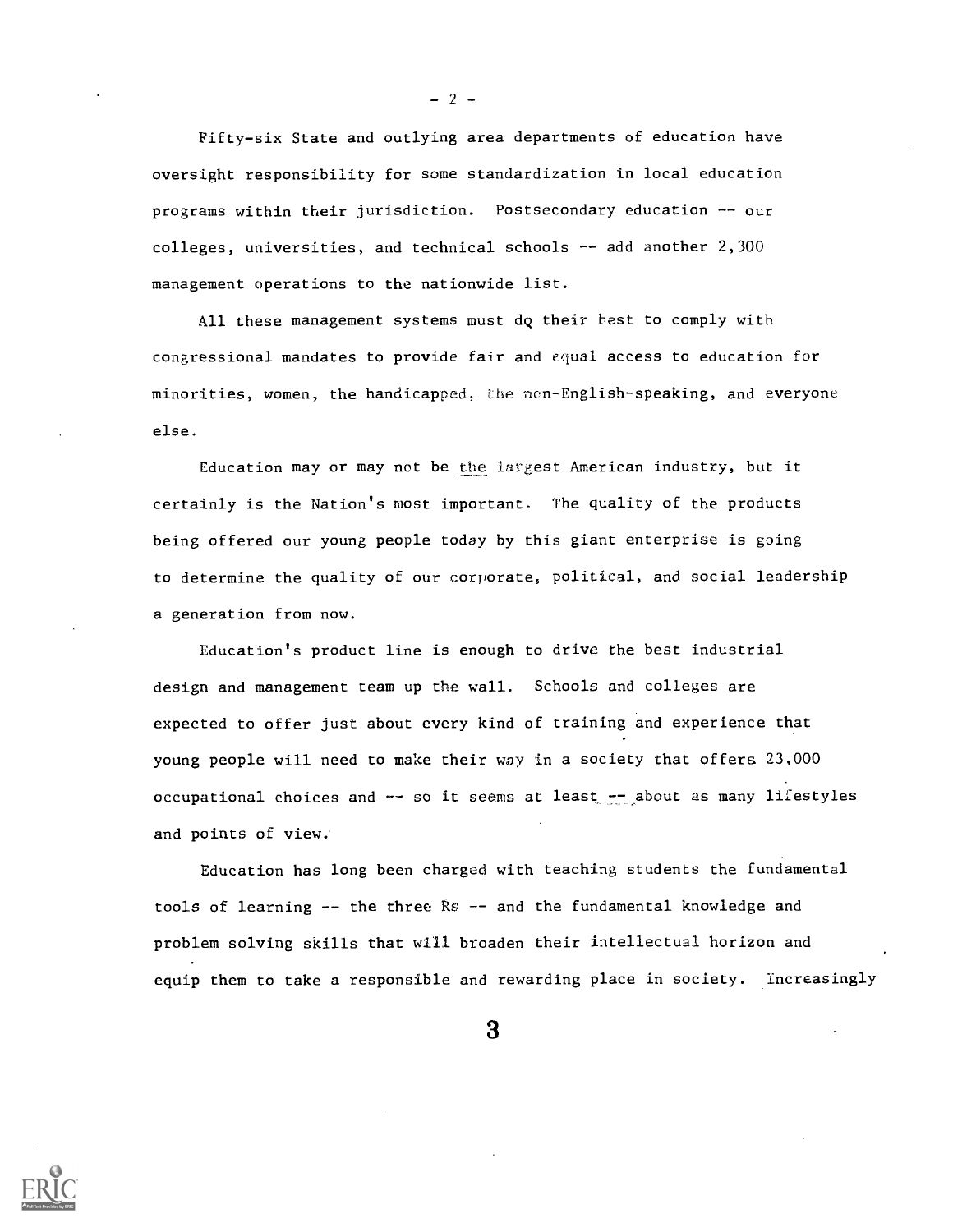in recent years, however, schools have been required by our changing way of life and the industrialization of the economy to take on components of the student's total development that were the task of parents, community, and workplace when we were a rural, cottage-industry country. Today schools find themselves teaching everything from citizenship and ethical behavior to the dangers of drugs and alcohol, and from how to fill out a job application to how to drive a car.

On top of all this is the quality control factor. We are all  $$ and I know this includes your personnel recruiters -- concerned about the decline in student achievement scores. More young people are entering the labor market without the skills they need to perform effectively. How did this happen? What can we do about it? As U.S. Commissioner of Education, I certainly intend to do all I can to help the education community reverse this disheartening trend.

On balance, however, I think we need to remember that American education has a remarkable track record. Historically, it has performed seemingly impossible tasks and maybe even a miracle 'or two. In the 19th century we said that every child in this sparsely settled democracy should have access to free public schooling. We provided it. At the close of the century we asked the schools to teach English, citizenship, and job skills to some 20 million immigrants from many different nations and cultures. Our schools did it. After World War II we asked our colleges, universities, and technical schools to expand their facilities and course offerings to meet the needs of a new generation of veterans. They did it, and ultimately some 15 million men and women benefitted.

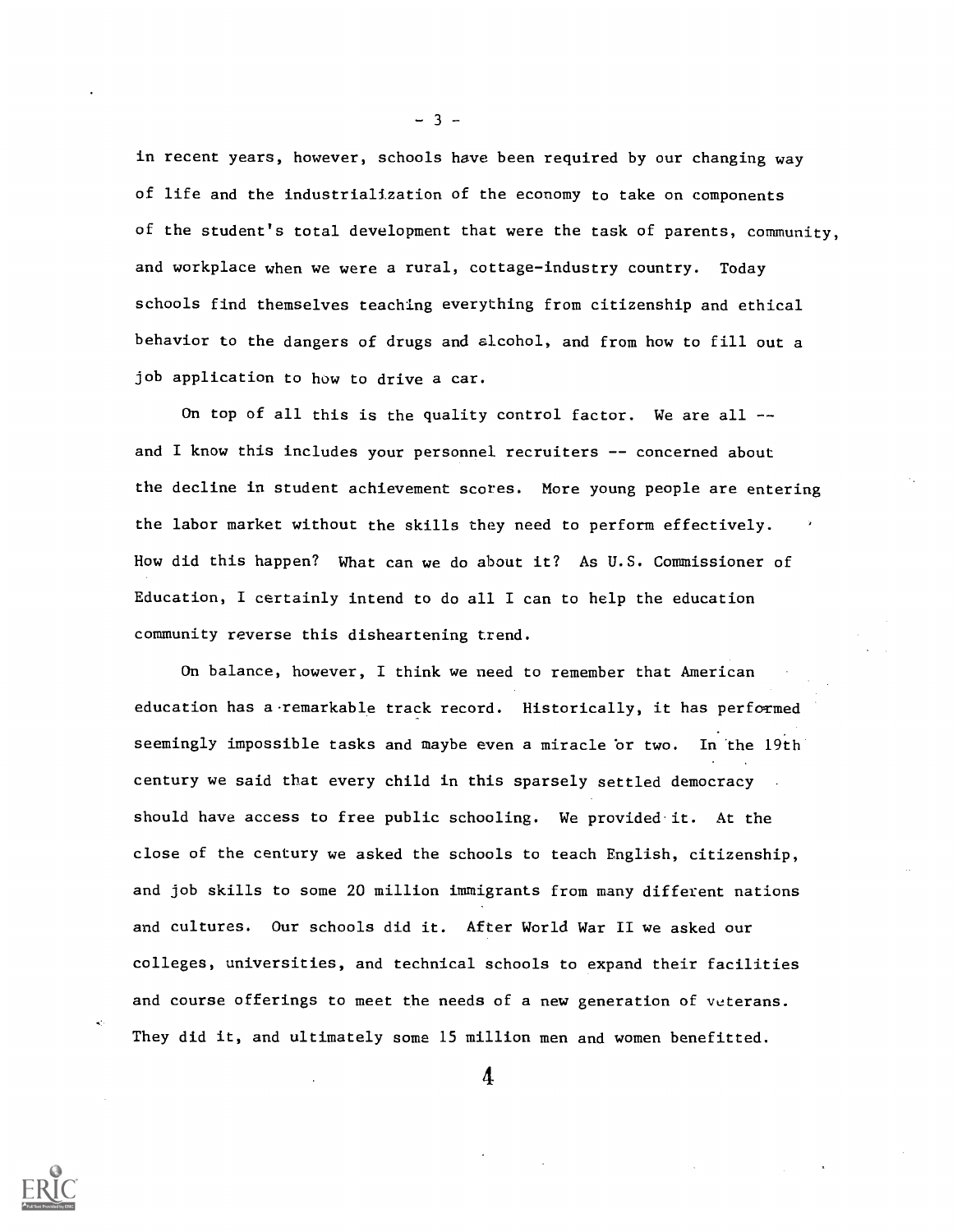Educators have a tough, demanding job. I know this first hand because I have spent my professional life in education and manpower training. I know educators need and welcome all the help they can get.

- 4 -

I am delighted that such industries as yours are interested in getting involved in education in positive and creative ways. That interest is evident in your presence here to consider a joint NEAindustry plan. It is evident as well in the many school-industry efforts already in place around the country.

I consider it a special privilege to represent education in this forum. Perhaps I can be most helpful in the next few minutes by talking about some of the things the U.S. Office of Education is doing to encourage and support innovation in our schools in cooperation with States, local school systems, colleges and universities, industry, and labor organizations. They are things you may want to tie in with, or at least be aware of, if you decide to develop model school programs, establish an economics education clearinghouse, and hold community meetings with teachers, school administrators, and others, as has been proposed.

By way of setting the stage for what I want to say about the Federal role in innovation and reform, I should point out that the Office of Education is the major conduit for programs and funds appropriated by Congress to aid our schools and colleges.. Obviously, Federal aid to schools and colleges really means aid to improve education for our young people.

Of course, education is constitutionally a State and local responsibility. Federal funds provide "extras" beyond basic school and college

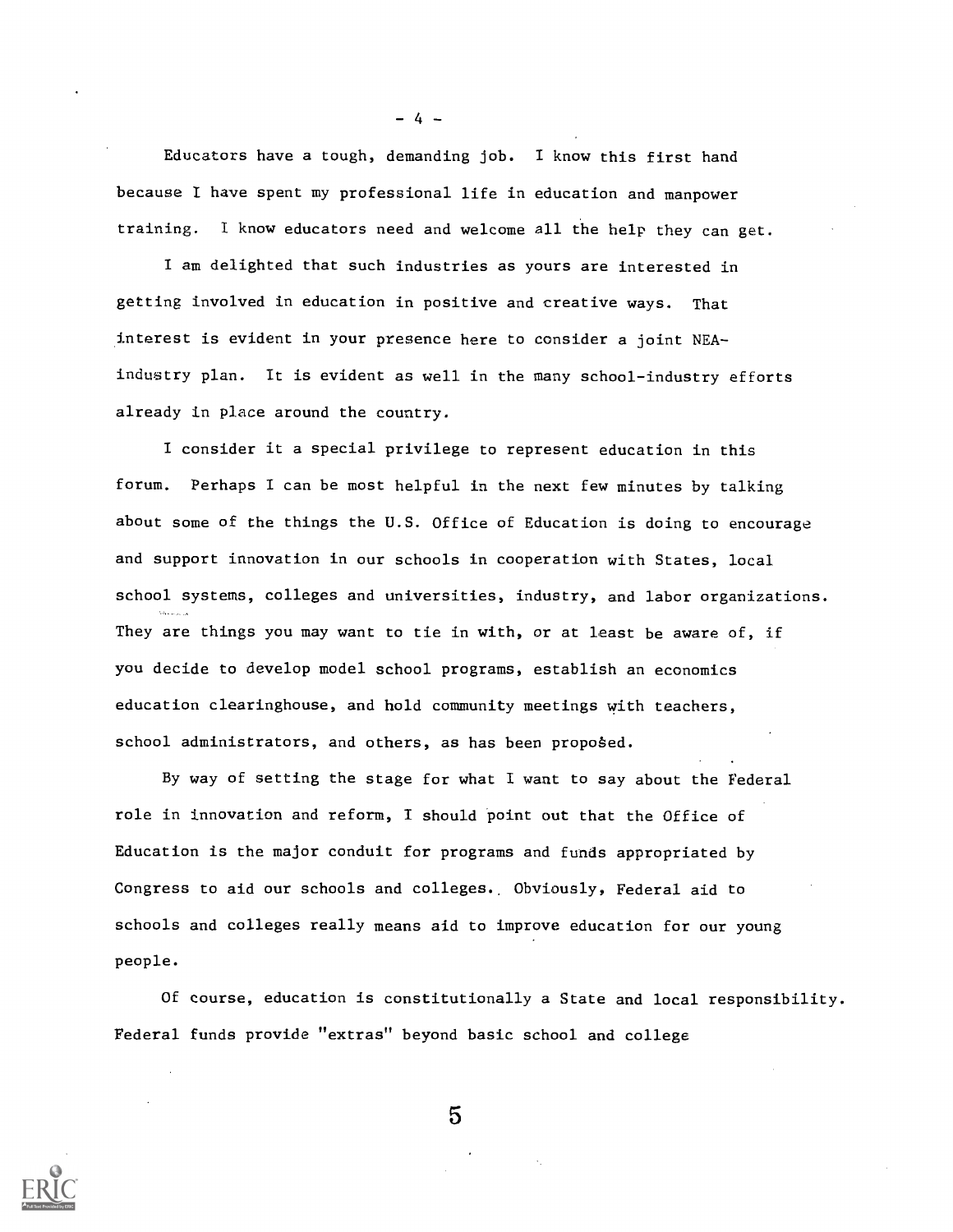staffing, operation, and maintenance that will improve the quality and equal availability of education for all students.

 $-5 -$ 

The Office of Education budget runs around \$7-8 billion a year, but this is only about 7 percent of the total \$130-billion outlay for education. More than \$1 billion goes for special remedial programs to help disadvantaged youngsters.

About 90 percent of the Office of Education's money flows directly to State and local education agencies to help them finance their own initiatives, with few strings attached. The remaining 10 percent is discretionary money. With much of this money we fund demonstration projects or model programs, based on competitive proposals submitted by schools and other learning centers, in such areas as bilingual, Indian, adult, environmental, and consumer education, and education for the handicapped.

Our discretionary projects involve new approaches to teaching and motivating students. They look good on paper. The question is, Will they work? We consider them worth testing in real school situations, usually with more than one group of students and for more than one year. Some fail, but a surprising number succeed -- and we have the statistics to prove it.

The Office of Education and the National Institute of Education, our counterpart agency for research, have set up a panel of experts that rigorously evaluates the projects submitted for validation. Some 200 projects -- many of them exploring new ways to teach children to read -have passed this test with flying colors.

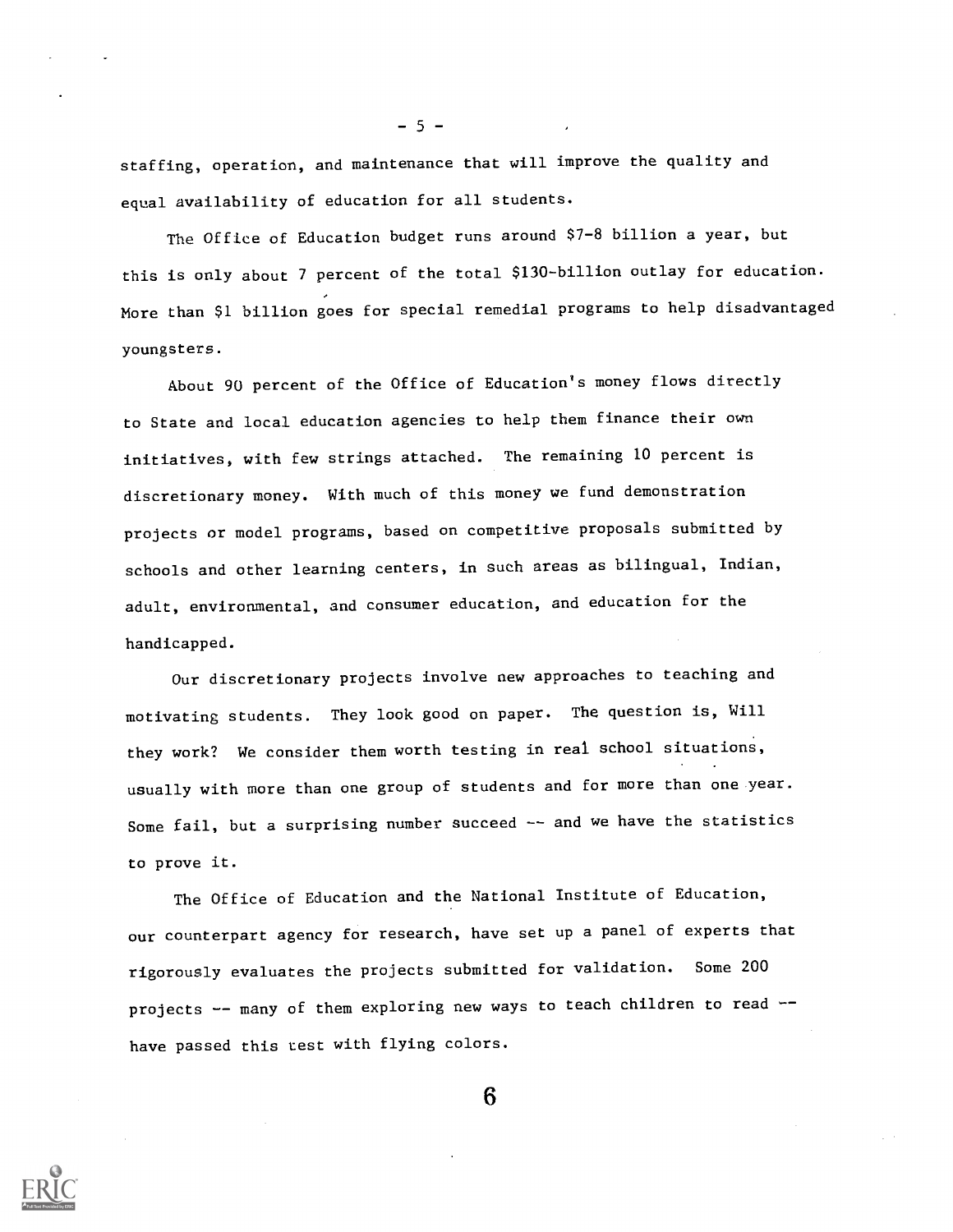After validation, the next step is to help school districts learn about, select, and install any new approaches that seem to meet the learning needs of their student body. For this we have set up the National Diffusion Network. The Nation's 16,000 school districts now have full

access to the staff training workshops and teaching materials needed to install th

School systems are using the Network. For example, a course for high school students showing the influence of TV and other mass media on public opinion was developed in the little town of Red Oak, Iowa; it has been picked up by 100 schools in 19 States. Another new approach, this one to help teenagers gain confidence in their learning ability, was developed in Lakewood, Ohio, and is being used in 125 school districts.

Besides the Diffusion Network, we support a number of national clearinghouses to help narrow the gap between new and traditional teaching methods. Some clearinghouses are devoted to a single aspect of education. There is a national clearinghouse for bilingual education, for example, one for career education, another for.community education, and still another for education of the handicapped. On the drawing board is a clearinghouse for adult education and lifelong learning. There are 16 clearinghouses for higher education.

These resource centers have most of the research and demonstration materials developed over the years in their particular subject, and these materials are available to educators for the asking.

7

- 6 -

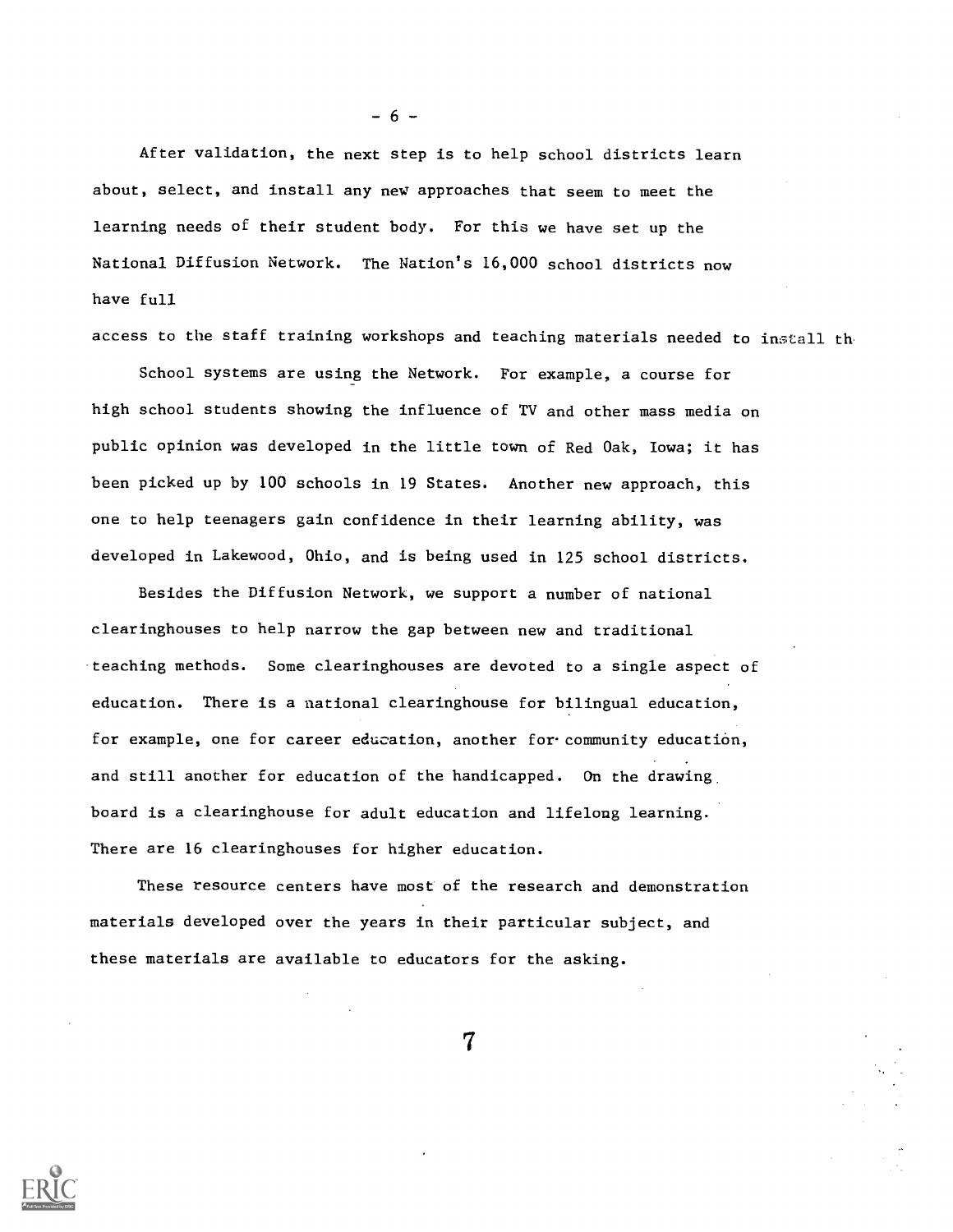So we have two nationwide systems -- the National Diffusion Network and the clearinghouses -- to facilitate the exchange of innovative ideas and programs that we know are working. I'm sure that the people running both systems would be happy to share their experience and expertise - and, I suspect, a few problems -- with those of you exploring the model program and clearinghouse concepts as part of the proposed NEA-Industry Project.

Let me turn now to some examples at the local level of educationindustry-labor cooperation that are really making a difference in the lives of students.

 $\#$  In Akron, Ohio, area high school students, teachers, and guidance counselors are getting first-hand exposure to career opportunities thanks to an industry-labor consortium working through the Akron Regional Development Board. The Board arranges for classroom speakers from many professions and trades to tell students about their jobs. Students later have the opportunity to explore these various careers through visits and work experience in factories and offices. There is a jobplacement service for graduates. Also offered is in-service training for teachers in economics education. Participating in this program, among others, are Goodyear, Ohio Edison, and Goodrich, the Kiwanis and Rotary Clubs, and the United Rubber, Cork, Linoleum, and Plastic Workers of America. I'm

pleased to say the Office of Education is a participant in this industrylabor initiative.

# The Industry-Education Council of California has been running a similar program in San Francisco and neighboring school districts for the past two years. The Council includes the Bank of America, Pacific



- 7 -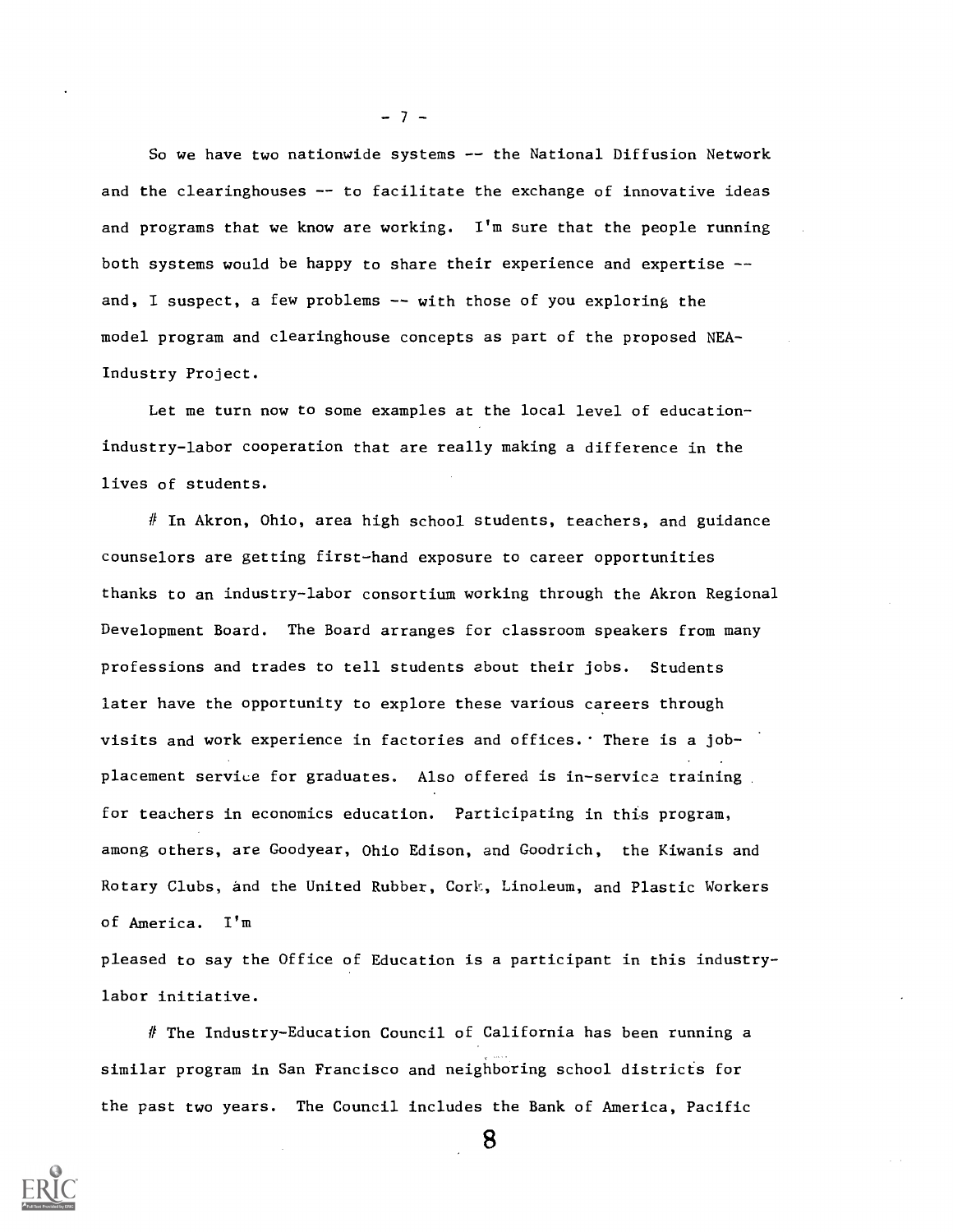Telephone, Atlantic Richfield, Transamerica, Rockwell international, and other corporations. Again, the Office of Education is participating.

# In still another instance -- More than 1)0 firms and unions are cooperating with the Portland, Oregon, schools, including General Telephone, First National Bank of Oregon, and the Oregon AFL-CIO.

# Yet another -- Working through the Central Jersey Industry-Education Council, to make career preparation more meaningful to students in the Woodbridge Township Public Schools, are Reynolds Metals, Eastern Airlines, Prudential Insurance, Chevron Oil, and Bell Telephone.

These kinds of partnership are springing up all over the country, and they are among the most productive partnerships I've seen in education in many years.

The Office of Education a few years ago suggested to the States and outlying areas -- successfully I'm pleased to say -- that they name an industry-education-labor coordinator to encourage more of these partnerships. The Office followed its own advice by appointing a coordinator in each of its 10 Regional Offices with an overall coordinator in Washington.'

The idea was endorsed by education's top management organizations, including the Council of Chief State School Officers and.the American Association of School Administrators, and by the National Association of Manufacturers, the U.S. Chamber of Commerce, and the major labor organizations.

As a result, some 65 people in State and Federal governments stand ready and willing to assist industry, business, and labor in setting up cooperative programs with schools.

**9** 



- 8 -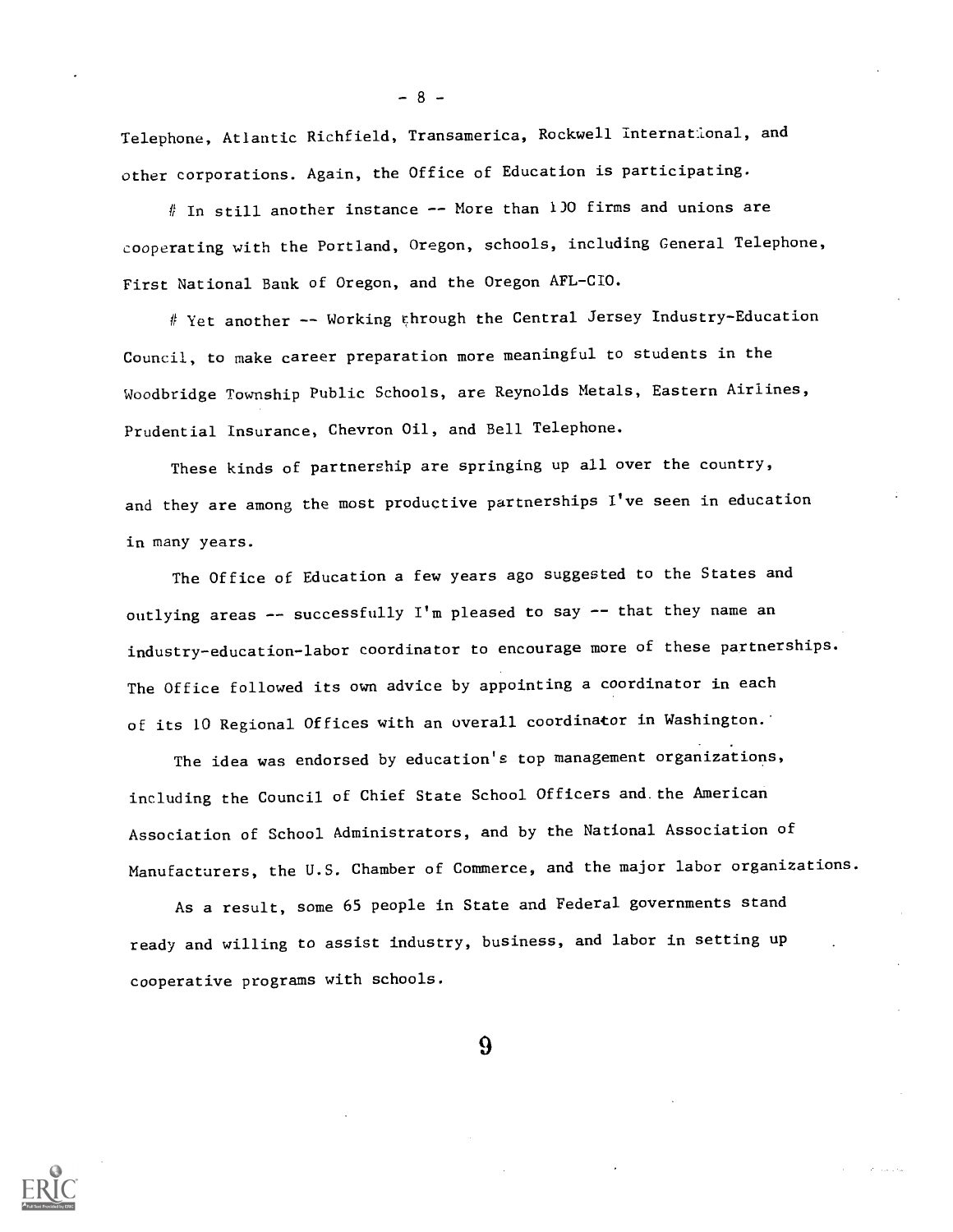In view of these many initiatives, I think we've made a good start. I'm convinced we're on the right track. If there is a problem  $-$  and I believe there is  $-$  it's that school  $p^{e0}$ Ple  $a_n$ d industry people in many communities still haven't had the time, incentive, or opportunity to sit down together and find ways to pool their resources in the interest of better career education and other  $leq_{\text{ar}} n i_{\text{ng}}$  programs for students. That's why the thousand or so local  $\text{co}^{\rho m}$  unity meetings that have been proposed for American Education Week  $n^{ex}$ t year could have a real impact.

I hope that parents and other  $pub$ <sup>1i</sup>c spokesmen as well as school and industry people will participate  $i^{\rho}$  those town meetings.

The single most critical issue th $A<sup>t</sup>$  schools face today is eroding public confidence. There may or may  $n^{\rho t}$  be a real decline in the quality of education. Part of my mission as  $\mathcal{C}^{O}$   $\mathbb{R}$  is  $j$  of Education is to engage in an energetic campaign to  $res^{\mathcal{L}Or}e$  public confidence in education. Your town meetings could give NEA and  $\frac{\text{and} \text{and} \text{or} \text{and} \text{or}}{\text{or} \text{or} \text{or}}$ to listen to public concerns about  $ed_{u}c^{a}$ tion  $a_{nd}$  what should be done. about them.

I sincerely hope too that students will be included in these meetings. Looking back on his career, Will Roger  $\mathfrak{o}_{\text{Nce}}$  said, "The one thing I'm sorriest about is that I didn't stick  $a^{r}$  und to take on the fifth grade." These days we require youngsters to stick around somewhat longer than that. But too many of them opt out of  ${}^{th}$ e system as soon as we let them. We know only too well the correlation between unemployed out-ofschool youth and the increase in  $v$ anda $1^{1s}$ m,  $v$ iolence, drug use, and alcoholism, not to mention the loss to the economy.

10



 $-9-$